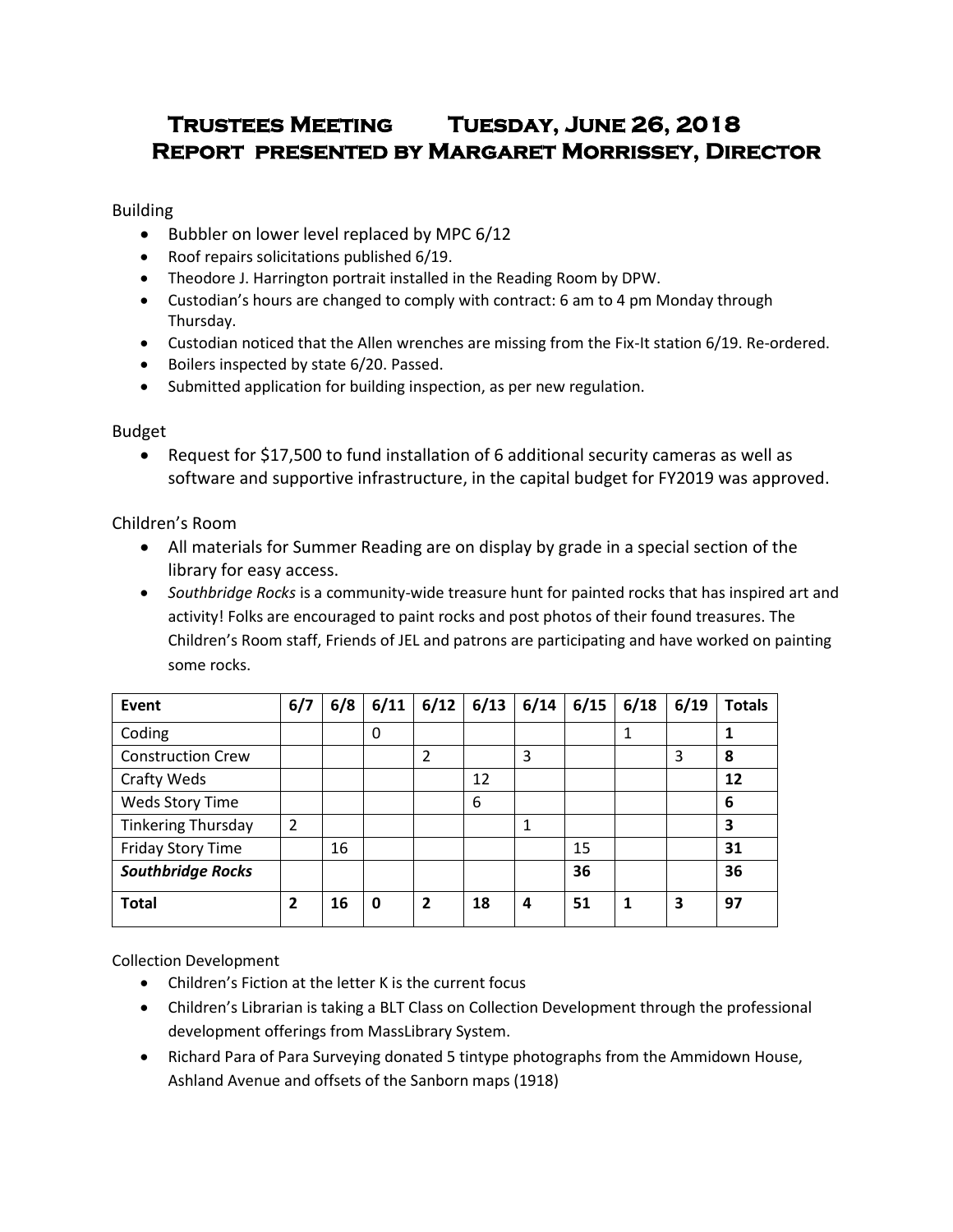Friends of JEL

- Forwarding more book donations to *Better World Books* to keep the inventory attractive and manageable.
- New style of book bags on sale for \$5 and are very popular.
- Membership renewal time. The numbers have decreased over the past year so a great effort is being made to promote the organization.
- Provided \$75 value gift to the Community Baby Shower.

## Gifts

 The Ted and T. William Booth families donated portrait of Theodore Harrington, has been installed in the Reading Room by the DPW. An appraisal from Dr. Kimberly Hereford has been received and copies sent to the Board of Trustees.

## Grants

- Grant application to EnChroma for funding of EnChroma, glasses that correct 80% of colorblindness. If approved, the glasses would be available to use in the library for patrons to try prior to considering for purchase. No response todate from the Lions Club request.
- Grant of \$676 awarded via the Food Services Dept. for materials in support of programming during Summer Feeding time at JEL.

# Internship

**•** Peter Williams is an MLIS student at Clarion University will do his internship here  $7/6$  – 8/15. Peter worked as a job coach with SWCEC and used to bring his students to JEL to volunteer for many years. Peter conducted an in-depth interview with me 6/14 as part of the preparation for his field study.

## Media

• Significant coverage being received from Southbridge Evening News, Citizen Chronicle, Focused on Southbridge and SCTV, assisting in promoting the library and our programs to a wider audience.

# Meetings

- Staff has been attending in person and webinar presentations on the upgrades to the Evergreen ILS software offered by C/WMARS
- Attended CHNA5 on 4/27.
- Met with some of the parties involved with Summer Feeding to discuss organization of Backpack Program at JEL

## Museum Passes

Created a new tri-fold brochure to help promote our Museum Pass Program.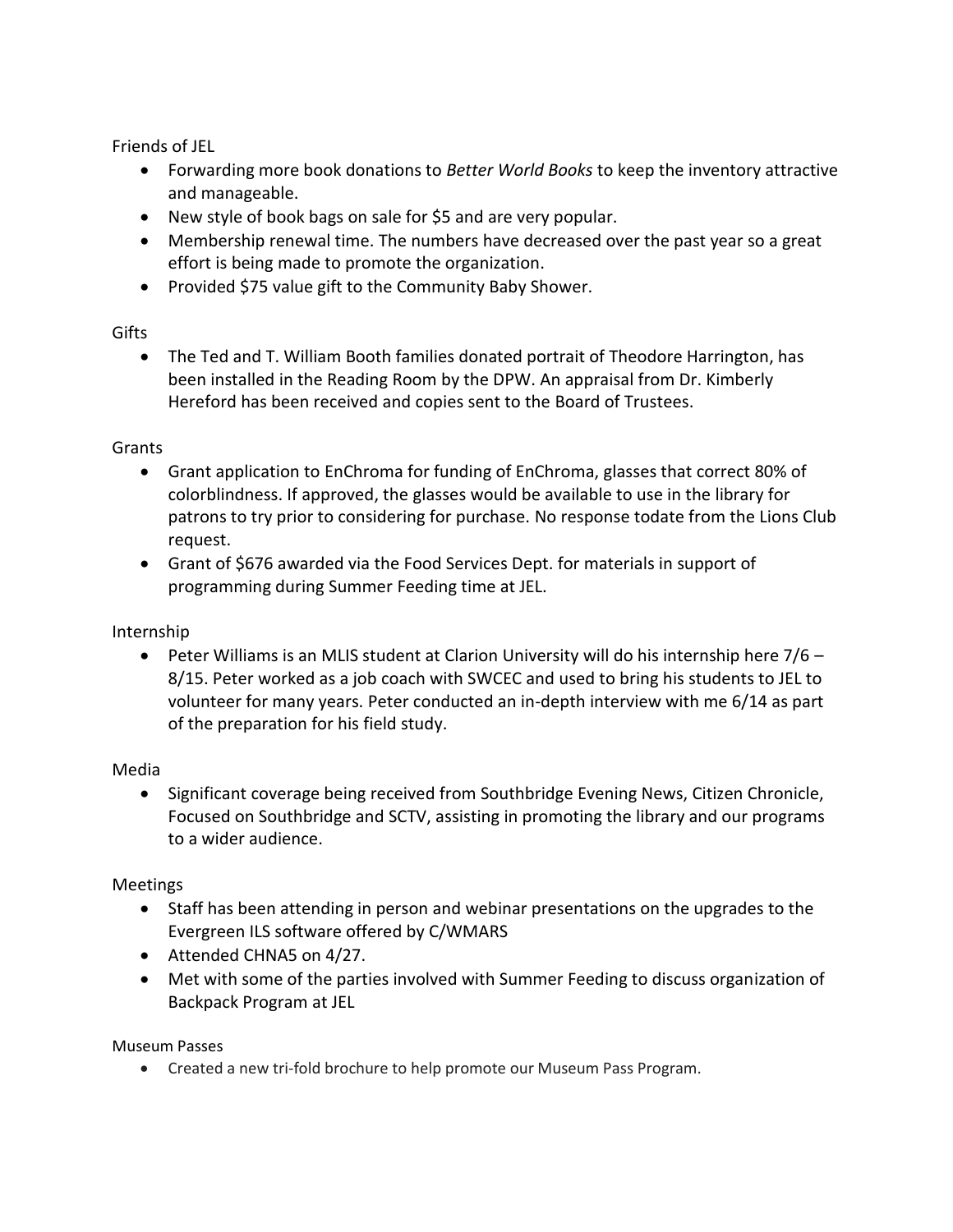Two passes for the Andrew J. Petro Pool are available. One sponsored by the Friends of JEL and the other complimentary. The Pool will open for the summer Saturday, 6/23.

## Programs

- Rob Adams & Rita Schiano performed for the Opening Reception of the Artful Friends Rafle on Thursday, 6/7. They drew a big crowd of 42 attendees, and the performance was recorded for Southbridge Cable TV. Sadly this will be their last performance together as Rob is leaving the area.
- Annual Artful Friends exhibit is underway. Lots of great items donated by the community to the Friends of JEL to support programming and refreshments.

#### Policy

- Meeting Room policy updated on website.
- Crafted draft Bicycle Loan policy and procedure

## Safety and Security

- Panhandling in the parking lot, reported to PD 6/6 and officers followed up.
- Called police to respond to incident on Main Street.
- Police officers conduct walk-throughs on a regular basis
- Patron tripped and fell in parking lot. Assistance provided by staff and EMTs took the patron to the hospital. Incident documented
- Wine bottle (small) found at photocopier 6/20

## Senior Tax Abatement

Tax Abatement personnel will assist with the Summer Feeding program this year.

Summer Feeding

- The program started on Monday, June  $25<sup>th</sup>$ . Lunch will be offered Monday through Friday from 11 am to 1 pm to anyone 18 years old or younger.
- Grant awarded of just under \$700 to purchase materials in support of Libraries Rock the summer reading theme for 2018.

#### Summer Reading

- Summer Reading books for local schools have been pulled. In both departments there is a designated area where the books are filed and copies of the recommended books from the various schools in the area is also available.
- The library website is leading with *Libraries Rock*, the theme for 2018. All the information is posted there for easy access.
- Thanks to the Friends of Jacob Edwards Library for generously funding the prizes to provide incentives for our readers. Once again there are three categories: Kids, Teens and Adults

Technology

 C/WMARS upgraded the four WiFi Access Points 6/21. New improved splash page for access now available.